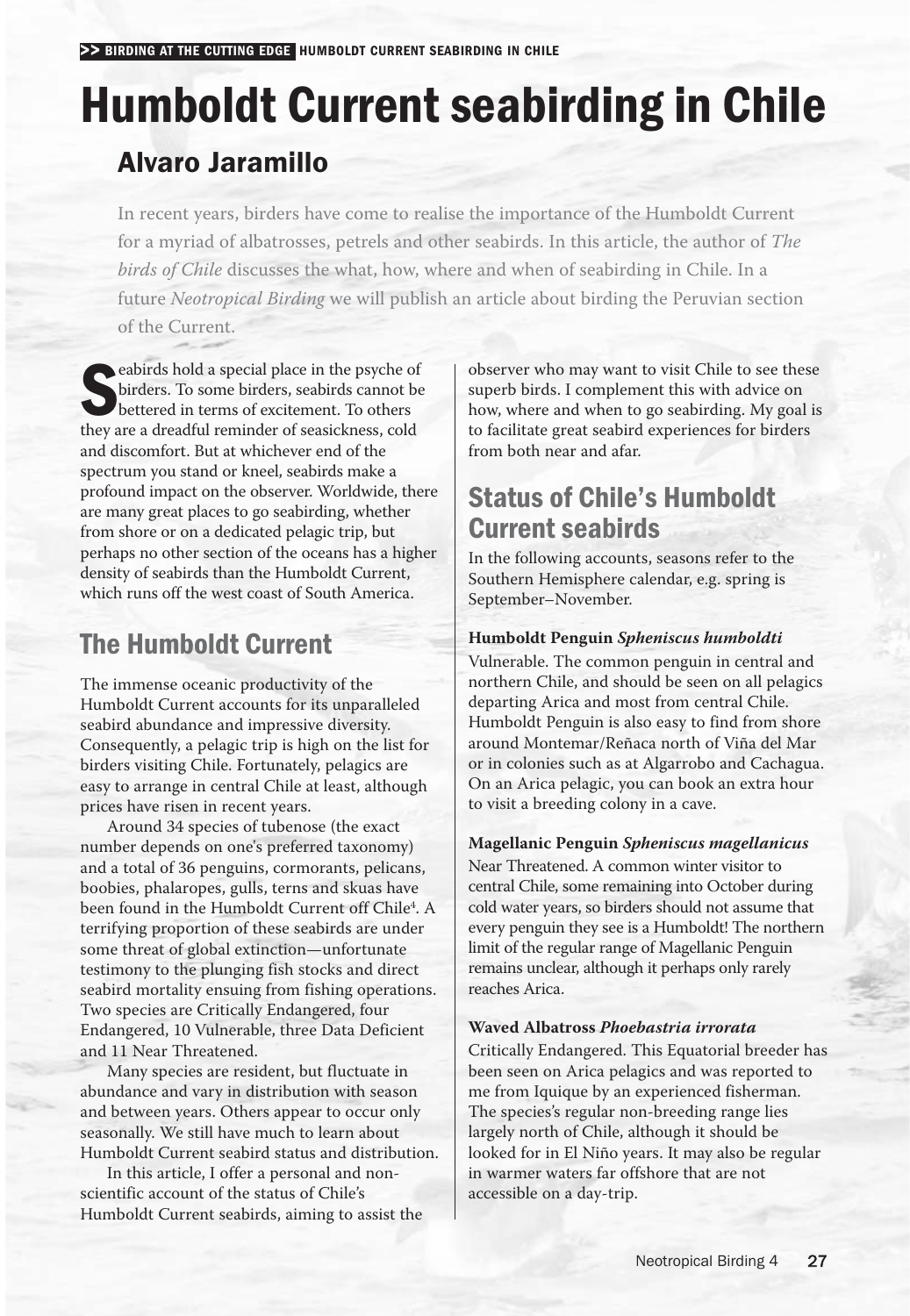#### >> BIRDING AT THE CUTTING EDGE HUMBOLDT CURRENT SEABIRDING IN CHILE

#### **Royal Albatross** *Diomedea epomophora*

Vulnerable/Endangered. Both subspecies have been recorded off central Chile. 'Northern' Royal Albatross (*sanfordi*) is the central zone's most frequent 'great albatross' and can be common, with 4–6 on some trips (although none on odd, unlucky pelagics). 'Southern' Royal Albatross (*epomophora*) occurs, having been photographed off Valparaiso, but is much less frequent.

#### **Wandering Albatross** *Diomedea exulans*

Vulnerable. In this taxonomically controversial form, 'Antipodean' Albatross (*antipodensis*) has been found on pelagics off central Chile (and tracked by satellite to wintering grounds here $11$ ); it is the taxon most likely to occur at this latitude. The status of the nominate 'Snowy' Albatross (*exulans*) is unclear; if this taxon occurs at all it is likely to be in winter.

# **Black- browed Albatross** *Thalassarche melanophris*

Endangered. Abundant throughout Chilean waters in winter. There is a marked southward movement

Below, clockwise from left:

Humboldt Penguin *Spheniscus humboldti* (second from right) with Magellanic Penguins *S. magellanicus*, Puñuhuil, Chiloe Island, X Region, Chile, February 2008 (Alvaro Jaramillo)

Immature Wandering (Antipodean) Albatross *Diomedea exulans antipodensis* off Quintero, V Region, Chile, November 2006 (James C. Lowen; www.pbase.com/james\_lowen)

Immature Black- browed Albatross *Thalassarche melanophris* off Quintero, V Region, Chile, November 2006 (James C. Lowen; www.pbase.com/james\_lowen) of adults in late winter, leaving mainly immatures in central and northern Chile. In central Chile, Black browed is the most common albatross after Salvin's in spring and summer (but Buller's Albatross *Thalassarche bulleri* is sometimes more numerous).

#### **Buller's Albatross** *Thalassarche bulleri*

Near Threatened. This species is more erratic in abundance than other mollymawks. On a spring pelagic off central Chile, it may be the most common albatross; at other times, only a couple of birds may be seen (or none in some years). In contrast to other albatrosses, adults predominate. Reports from central Chile of Yellow- nosed Albatross *T. chlororhynchos* and Grey- headed Albatross *T. chrysostoma* are almost certainly misidentified Buller's. Grey- headed has not yet been documented in central Chile but might possibly occur, albeit only very rarely and in winter.

**White- capped Albatross** *Thalassarche cauta* Near Threatened. Photographed once off Central Chile (Enrique Couve unpublished data), this species is a vagrant to Chile and should not be expected on a pelagic.

# **Salvin's Albatross**

*Thalassarche salvini* Vulnerable. Between spring and autumn, this is usually the commonest

'Northern' Royal Albatross *Diomedea epomophora sanfordi* off Valparaiso, V Region, Chile, April 2008 (Fabrice Schmitt/Birding in Peru)





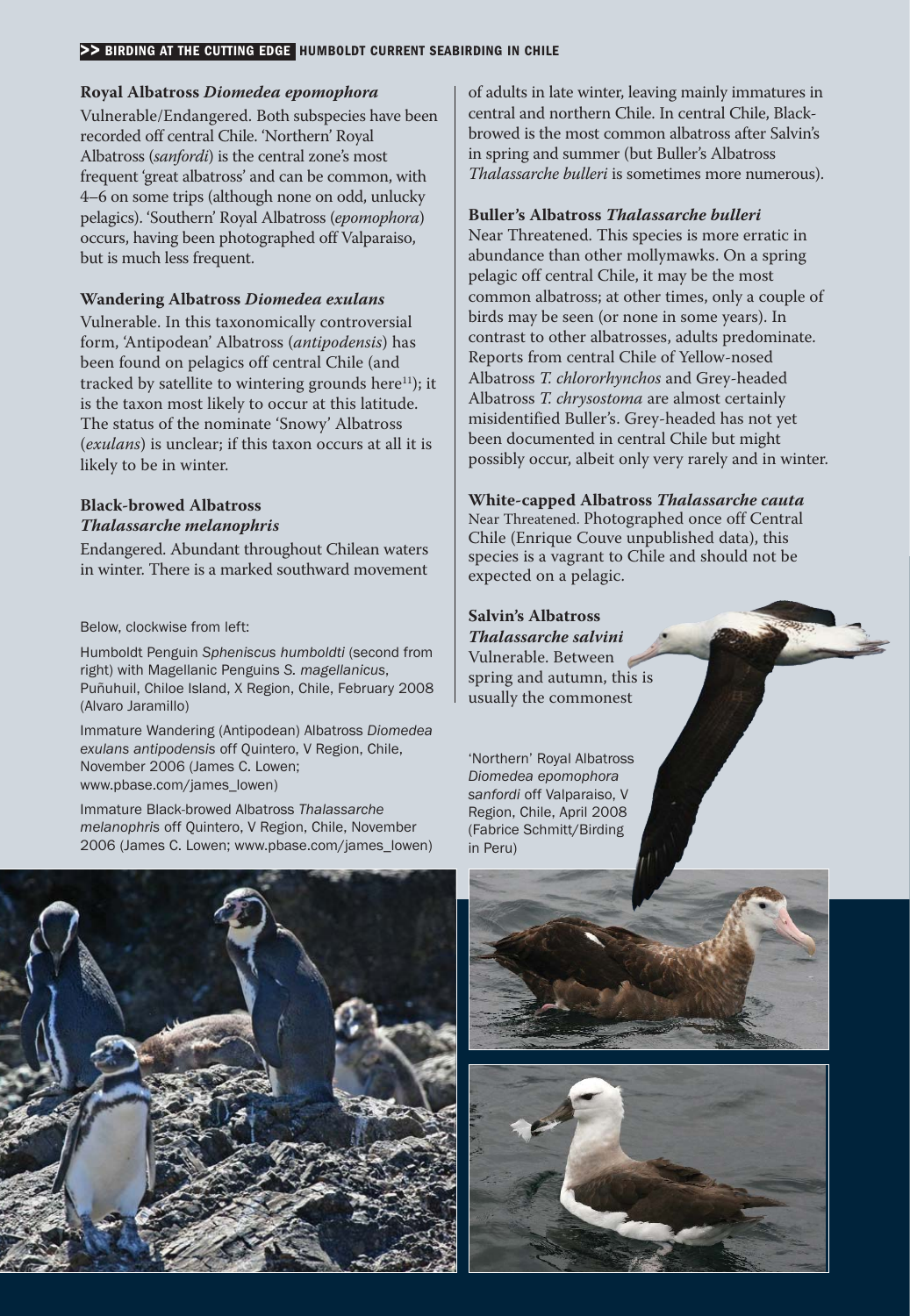Below, from top to bottom:

Buller's Albatross *Thalassarche bulleri* off Valparaiso, V Region, Chile, November 2006 (Pablo Cáceres)

Chatham Albatross *Thalassarche eremita* off Valparaiso, V Region, Chile, January 2007 (Fabrice Schmitt/Birding in Peru)

The white morph of Southern Giant Petrel *Macronectes giganteus* (left), colloquially called 'white nelly', off Valparaiso, V Region, Chile, September 2008 (Pablo Cáceres) and adult Northern Giant Petrel *Macronectes halli* (right) in the Drake Passage south of Cape Horn, December 2007 (James C. Lowen; www.pbase.com/james\_lowen)





albatross in central and northern Chile. Several hundred may be seen on a single outing; often 20–30 will be visible at any one time. All ages occur, but adults are much less frequent.

#### **Chatham Albatross** *Thalassarche eremita*

Critically Endangered. In recent years birders scrutinising Salvin's Albatrosses have turned up the odd Chatham Albatross. The species is now being found on perhaps one-fifth of trips off central Chile during spring and summer. More may be found once our understanding of identification criteria for young immatures improves (see Steve Howell's article on pp. 27–39 of this issue).

#### **Southern Giant Petrel** *Macronectes giganteus*

Near Threatened. Common all year and abundant in winter, when often observed from shore. From spring to autumn, immature birds predominate in central and northern Chile.

#### **Northern Giant Petrel** *Macronectes halli*

Near Threatened. Resolution of identification issues over the past decade has clarified this species' status in Chile. It is now apparent that this species is often more common than Southern Giant Petrel off central Chile in spring, but the duo's relative abundance varies between years and seasons.

### **Southern Fulmar** *Fulmarus glacialoides*

Abundant in winter, when often seen from shore. Between spring and autumn, numbers vary in





Below: Salvin's Albatrosses *Thalassarche salvini* off Valparaiso, V Region, Chile, April 2008. From left to right: adult (Pablo Cáceres); adult feeding on chum (Pablo Cáceres); and immature in flight (Fabrice Schmitt/Birding in Peru)





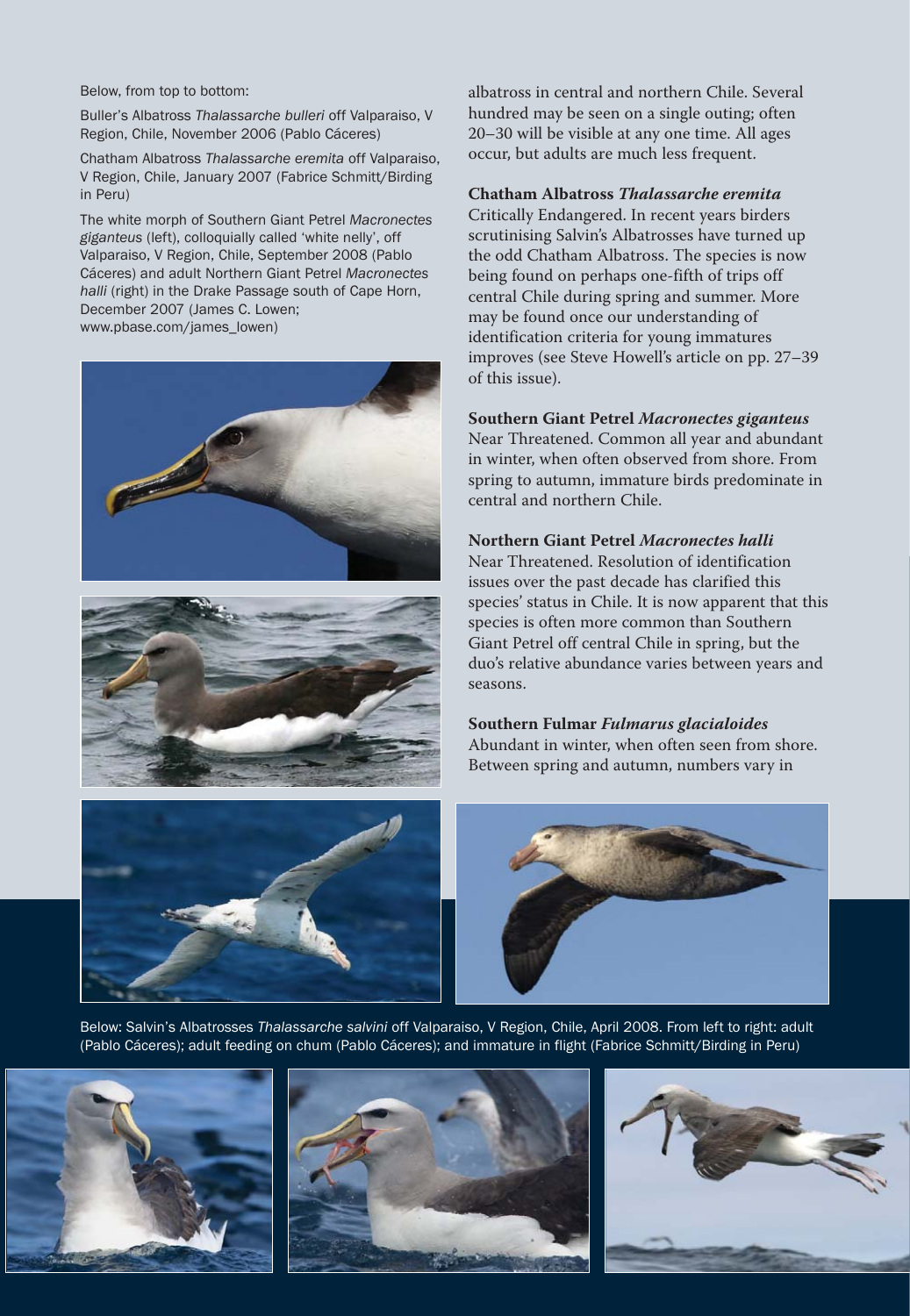relation to water temperature. More likely to be seen in October than November, when most birds have headed south.

#### **Cape Petrel** *Daption capense*

Like Southern Fulmar, this species is much more common in winter, when often seen from shore, although a few usually hang on in central and northern Chile throughout the warmer months.

# **Cook's Petrel** *Pterodroma cookii*

Endangered. The Chilean distribution of this species is far from clear, in part due to confusion with Masatierra Petrel *Pterodroma defilippiana*. Cook's Petrel appears to range further north and to stay further offshore. Although reported by highly experienced observers, it is unlikely to be seen from a short pelagic. Photographs would help clarify its status.

### **Masatierra Petrel** *Pterodroma defilippiana*

Vulnerable. Breeds from winter–spring on the Juan Fernández and Desventuradas Islands. Apparently present in the Humboldt Current all year, the main population shifts north and towards the coast after breeding. Although by no means guaranteed, this is the most regular *Pterodroma* found on a spring pelagic from central Chile. A good way of drawing them to your vessel is to chum for a long time in a single location far from shore.

# **Stejneger's Petrel** *Pterodroma longirostris*

Vulnerable. Stejneger's Petrel breeds from spring–summer on Alejandro Selkirk, the outermost of the Juan Fernández Islands. A trans- Equatorial migrant, it spends the non- breeding season in the north Pacific. This *Pterodroma* does not venture as close to shore as Masatierra Petrel. In all, it is very unlikely that birders will see this species on a central Chile pelagic; the best chance might be in late summer or autumn. Moreover, identification is not straightforward; in strong light, Masatierra may appear to have a dark hood, prompting thoughts of Stejneger's.

#### **Juan Fernandez Petrel** *Pterodroma externa*

Vulnerable. This long- winged *Pterodroma* is an abundant breeder on the outermost Juan Fernández Island (Alejandro Selkirk). Like Stejneger's Petrel, Juan Fernandez Petrel spends the non- breeding period further north, in this case in the Eastern Tropical Pacific. In some years this petrel may be found on spring pelagics off central Chile, becoming regular in late summer and autumn (February–April).

#### **Dove Prion** *Pachyptila desolata*

A winter visitor. Numbers in central and northern Chile vary between years in relation to food availability further south. I have found mummified remains on the beach at Arica, which may suggest that good numbers make it north in some years.

### **Slender- billed Prion** *Pachyptila belcheri*

A winter visitor, this is the commoner prion in Chile. On windy winter days, it can be seen on seawatches, although confident identification of distant prions to species takes some doing. Slender- billed Prions stay well south of Chile between spring and autumn, but the odd October pelagic may come across a bird or two.

### **White- chinned Petrel** *Procellaria aequinoctialis*

Vulnerable. Common, particularly in winter. This species is typically more frequent than the congeneric Westland Petrel *Procellaria westlandica*, except off Arica where smaller numbers of the two *Pro-cellaria* are present and numbers roughly equal.

# **Westland Petrel** *Procellaria westlandica*

Vulnerable. Previously regarded as a vagrant<sup>6</sup>, this species is now known to be regular and common off Chile<sup>1</sup>. Pelagics off central Chile in spring or summer can expect to encounter Westland Petrel, with sometimes more than 20 birds seen. As the species ranges north to Peru, it can be found regularly during pelagics off Arica.

# **Buller's Shearwater** *Puffinus bulleri*

Vulnerable. Most abundant from February–April, between the species's breeding season and its migration northwards to California (US). During this period, the species may be encountered from Valparaiso north to Arica, but it is unlikely to be seen during a spring pelagic.

# **Sooty Shearwater** *Puffinus griseus*

Near Threatened. Abundant, but numbers vary seasonally. A recent survey found that four million pairs breed on the Guafo Islands, south of Chiloé— probably the largest seabird colony in the world7. Most are in the Northern Hemisphere from May–September, although some remain in Chilean waters. In October and November huge numbers stream south in active migration, often only a few nautical miles from shore.

# **Greater Shearwater** *Puffinus gravis*

This Atlantic species has probably been seen fewer than ten times on central Chilean pelagics during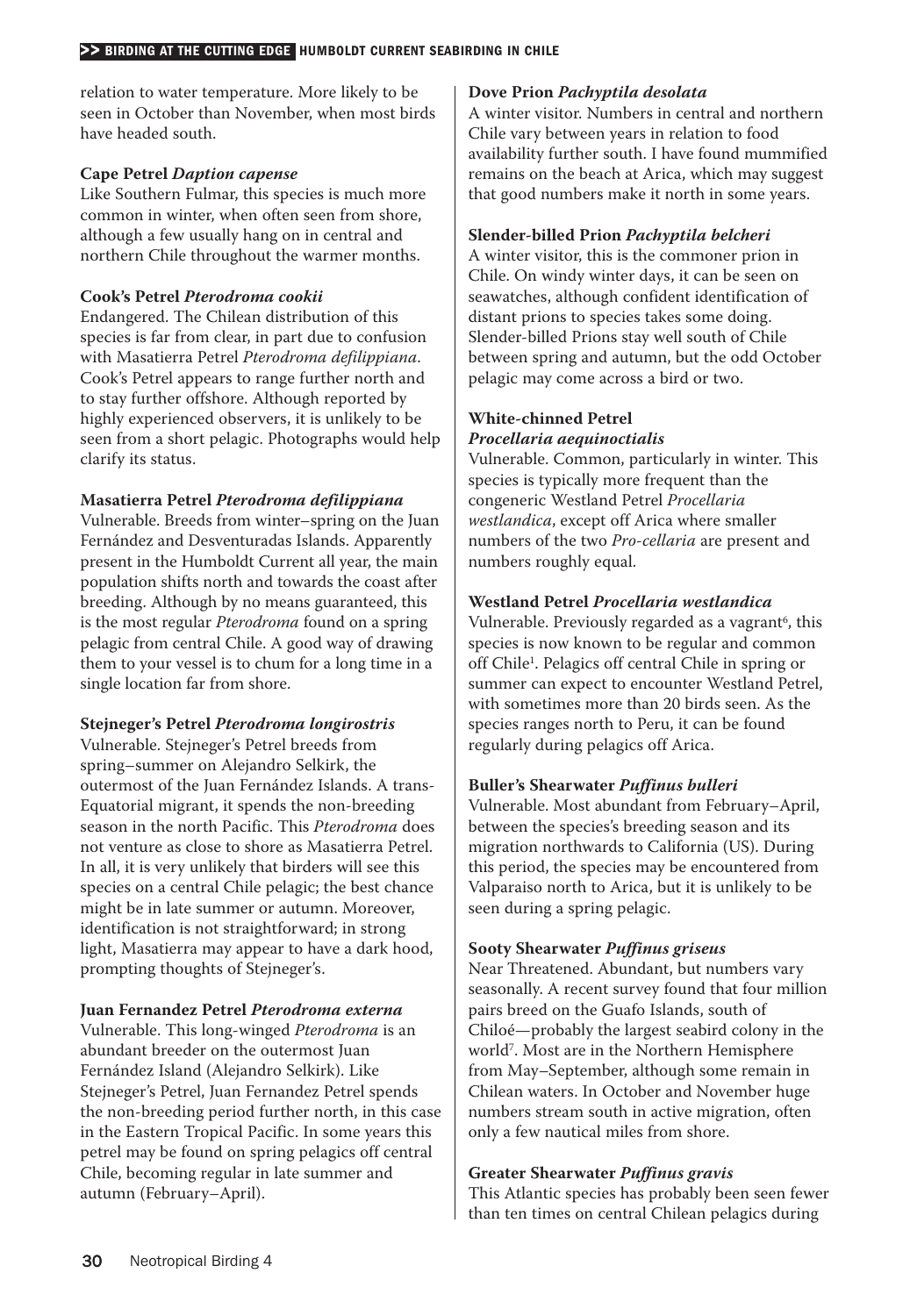the spring and summer and should still be considered a vagrant.

**Pink- footed Shearwater** *Puffinus creatopus*

Vulnerable. This shearwater breeds only on islands off Chile, namely Robinson Crusoe and Santa Clara in the Juan Fernández group and Mocha Island in IX Region. It is abundant from central to northern Chile and is usually one of the most common tubenoses on a spring or summer pelagic. Numbers vary with season; most birds are in the North Pacific from May–August, although some always remain off Chile.

**Flesh- footed Shearwater** *Puffinus carneipes*

Flesh- footed Shearwater is a vagrant to Chile, so a dusky shearwater with a pale-based bill is much more likely to be the rare dark form of the Pink footed Shearwater. This variant has not yet been described in the literature, but has been observed on various occasions on pelagics off California (pers. obs., D. Shearwater pers. comm.). Variant Pink footed Shearwaters are less dark chocolate-brown than Flesh- footed, and the bill is neither as boldly coloured nor as crisply patterned. However, what appears to be a true Flesh- footed Shearwater has been photographed in the Juan Fernández Islands (Enrique Couve unpublished data), so it is worth looking for the species in the Humboldt Current.

# **Manx Shearwater** *Puffinus puffinus*

Another Atlantic rarity, Manx Shearwaters are observed almost annually off central Chile; I have also photographed one off Arica so the species may occur anywhere in Chilean waters. My personal opinion is that Manx Shearwater is not only regular, but overlooked and becoming more common. I have even observed it when seawatching from Punta de Tralca, north of San

Antonio in V Region. In spring and summer, at least, it should be considered more likely than Little Shearwater *Puffinus assimilis*. Along the Pacific coast of the US, there are now more than 100 records of Manx Shearwaters each year between California and Oregon; in 2006 a juvenile was photographed in fall/autumn, hinting that the species may now breed in the North Pacific.

# **Little Shearwater** *Puffinus assimilis*

Very little known in Chile, but likely to be regular in winter. All Chilean records and specimens (from Chiloé Island<sup>5</sup>) have been during this season, so the map in *The birds of Chile*<sup>4</sup> is erroneous in depicting its presence in summer. Although I have not seen Little Shearwater during pelagics, David Beadle, Peter Burke and I were able to study several during two bouts of winter seawatching at Punta de Tralca in V Region.

# **White- bellied Storm Petrel** *Fregetta grallaria*

Breeding on the Juan Fernández and Desventuradas Islands, the Chilean subspecies *segethi* shifts north and approaches the coast during the non-breeding season. Although unlikely to be found off central Chile, pelagics venturing into deep water in the north (e.g. from Antofagasta to Iquique) may offer the best shot at finding this species. Raúl Herrera, the pelagic operator in Arica, recently photographed one inside Arica harbour: an amazing record that is unlikely to be repeated.

# **Wilson's Storm Petrel** *Oceanites oceanicus chilensis*

A common or abundant resident. The default storm petrel in central Chile, but far less common than Elliot's Storm Petrel *Oceanites gracilis* in Arica. The subspecies found in Chile, 'Fuegian



When the 'chum' is dropped into the sea, a feeding frenzy often results. Left: Preparing the 'chum' on a Chilean pelagic (James C. Lowen; www.pbase.com/james\_lowen). Centre: Salvin's Albatrosses *Thalassarche salvini* and Pink footed Shearwaters *Puffinus creatopus*. Right: Pink- footed Shearwaters. Both off Quintero, V Region, Chile, November 2006 (James C. Lowen; www.pbase.com/james\_lowen)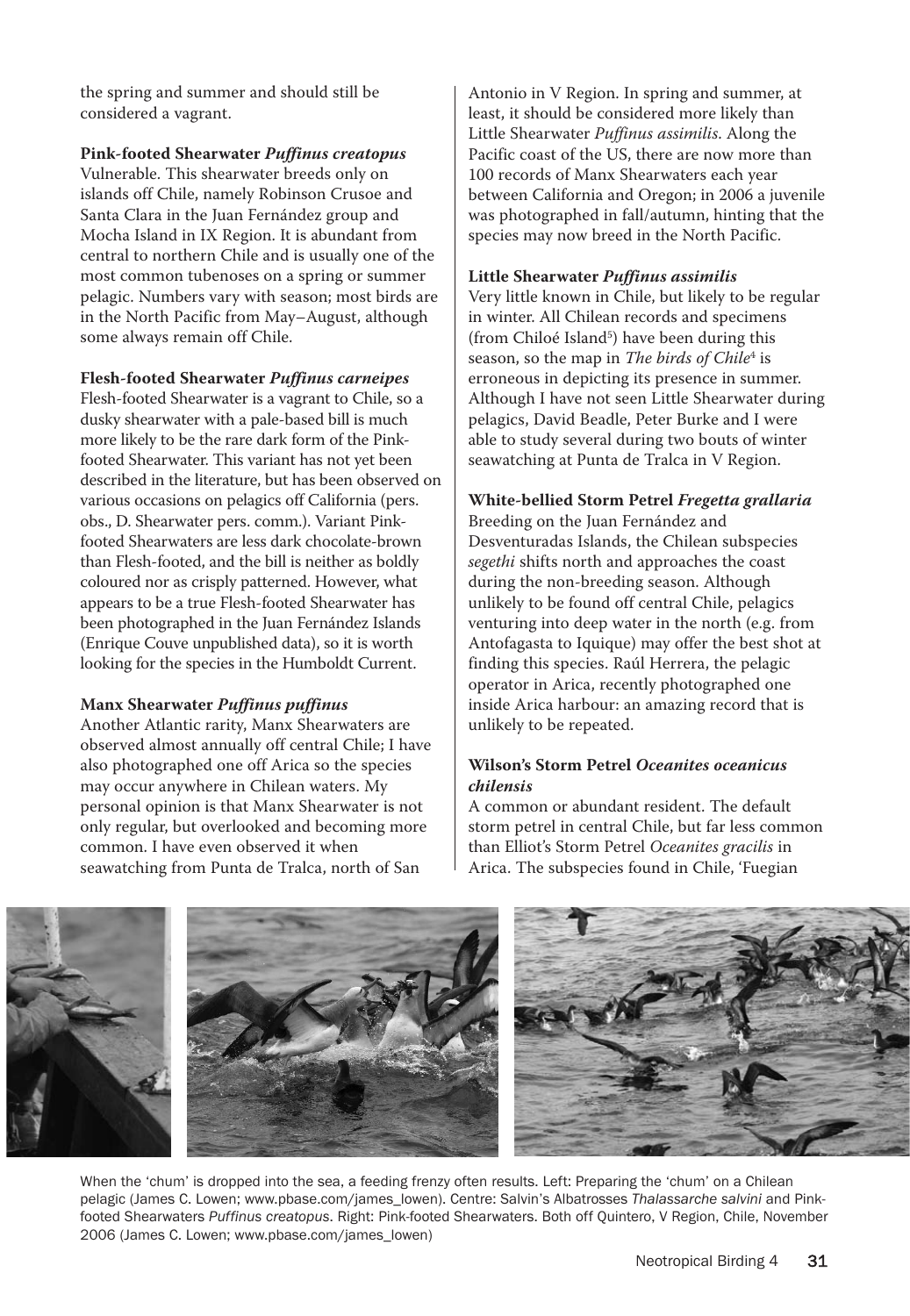#### >> BIRDING AT THE CUTTING EDGE HUMBOLDT CURRENT SEABIRDING IN CHILE

Storm Petrel' (*chilensis*), differs in several ways from the nominate *oceanicus*. Unlike *oceanicus*, *chilensis* is not a trans-equatorial migrant; the preferred pelagic habitats of the two taxa also differ9. *Chilensis* is smaller than *oceanicus* and often shows a pale underwing panel (like Elliot's); confusingly, some *chilensis* also show very small patches of white on the vent, the significance of which is unclear. Species limits in these storm petrels warrant study. Various lines of evidence suggest that *chilensis* may be more closely related to Elliot's than to *oceanicus* Wilson's, and that it may be a separate species from both.

#### **Elliot's Storm Petrel** *Oceanites gracilis*

Data Deficient. The common storm petrel off Arica, Elliot's Storm Petrel is sometimes seen from shore. Curiously, when seen together with Wilson's (Fuegian) Storm Petrel off Arica, Wilson's

is bolder and approaches the boat more closely. Off central Chile, Elliot's is greatly outnumbered by Wilson's during spring at least, but a combination of luck and careful perusal may reveal its presence. The nominate subspecies (rather than *galapagoensis* from the Galapagos) occurs in Chile. Amazingly, the breeding grounds of this numerous storm petrel are largely unknown, the only site thus far discovered being Chungungo Island in IV Region, and even then only four nests have been located3.

#### **Wedge- rumped Storm Petrel** *Oceanodroma tethys*

This species is rare off Arica, but should be sought during years when storm petrels are abundant. Wedge-rumped Storm Petrel associates readily with Elliot's Storm Petrels, and the two species may rest together in flocks.





Three globally threatened *Pterodroma* petrels. From left to right: Masatierra Petrel *P. defilippiana* off Valparaiso, V Region, Chile, November 2006 (Pablo Cáceres); Stejneger's Petrel *P. longirostris* off Robinson Crusoe, Juan Fernández Islands, Chile, November 2005 (Alvaro Jaramillo); and Juan Fernandez Petrel *P. externa* off Valparaiso, V Region, Chile, March 2008 (Fabrice Schmitt/Birding in Peru)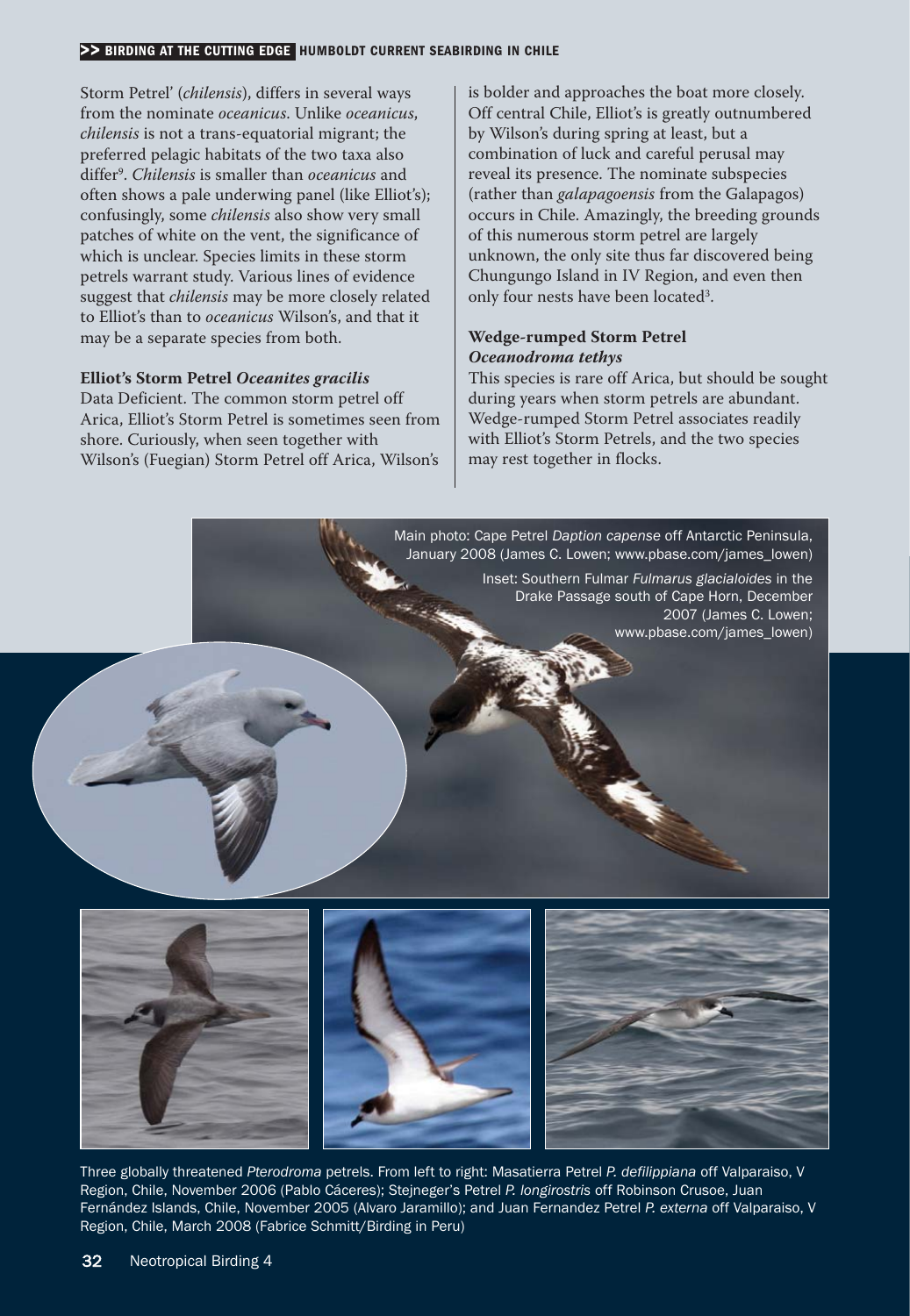# **Markham's Storm Petrel** *Oceanodroma markhami*

Data Deficient. This species occurs off Arica but, infuriatingly, varies considerably in abundance. In some springs, it is common and occurs relatively close inshore; at other times it is simply absent. To see it, the trick may be to plan for a long day, heading to deeper water should the species not be found within the first 10 nautical miles or so. At the base of El Morro, the big rocky hill on the south side of Arica, wings of Markham's Storm Petrels are sometimes found in considerable numbers. Perhaps Peregrine Falcons *Falco peregrinus* forage offshore for this species? Markham's Storm Petrel should be considered very rare off central Chile; I have only seen it once off Valparaiso. While a few nesting birds have been found in Peru, ornithologists have still not located the lion's share of the breeding population $10$ . Some conceivably breed in inland deserts: many recent fledglings have been found near Iquique<sup>2</sup> and I once found a recently fledged juvenile road killed on the Panamerican highway where it crosses the río Lluta, just north of Arica.

Westland Petrel *Procellaria westlandica* off Valparaiso, V Region, Chile, March 2007 (Fabrice Schmitt/Birding in Peru)

#### **Ringed Storm Petrel** *Oceanodroma hornbyi*

Data Deficient. The breeding grounds of this storm petrel are unknown, but conjectured to be in Chile2,10. Off the Chilean coast, the species is rare and difficult to see. Chances of encountering the species seem to be greater in the deep, cold water that lies between Antofagasta and Iquique, rather than off Arica, where I have yet to find one.

**Peruvian Diving Petrel** *Pelecanoides garnoti* Endangered. Common in central Chile and abundant further north, including off Arica. The species is typically seen early in a pelagic, only a few nautical miles from shore. In Arica diving petrels may also be seen on seawatches, with the Alacrán Peninsula being as good an observation point as any.



White- chinned Petrel *Procellaria aequinoctialis* off Quintero, V Region, Chile, November 2006 (James C. Lowen; www.pbase.com/ james\_lowen)

Below (upper three images): Three *Puffinus* shearwaters. From left to right: Buller's Shearwater *P. bulleri* off Valparaiso, V Region, Chile, February 2007 (Fabrice Schmitt/Birding in Peru); Sooty Shearwater *P. griseus* off Quintero, V Region, Chile, June 2007 (Pablo Cáceres); and Greater Shearwater *P. gravis* off Tierra del Fuego, Argentina, March 2007 (James C. Lowen; www.pbase.com/james\_lowen)







Pink- footed Shearwaters *Puffinus creatopus.* Left: a typical bird off Quintero, V Region, Chile, November 2006 (James C. Lowen; www.pbase.com/james\_lowen). Right: a group including a rare dark variant that might provoke confusion with Flesh- footed Shearwater *P. carneipes*, Monterey Bay, California, USA, September 2007 (Alvaro Jaramillo)



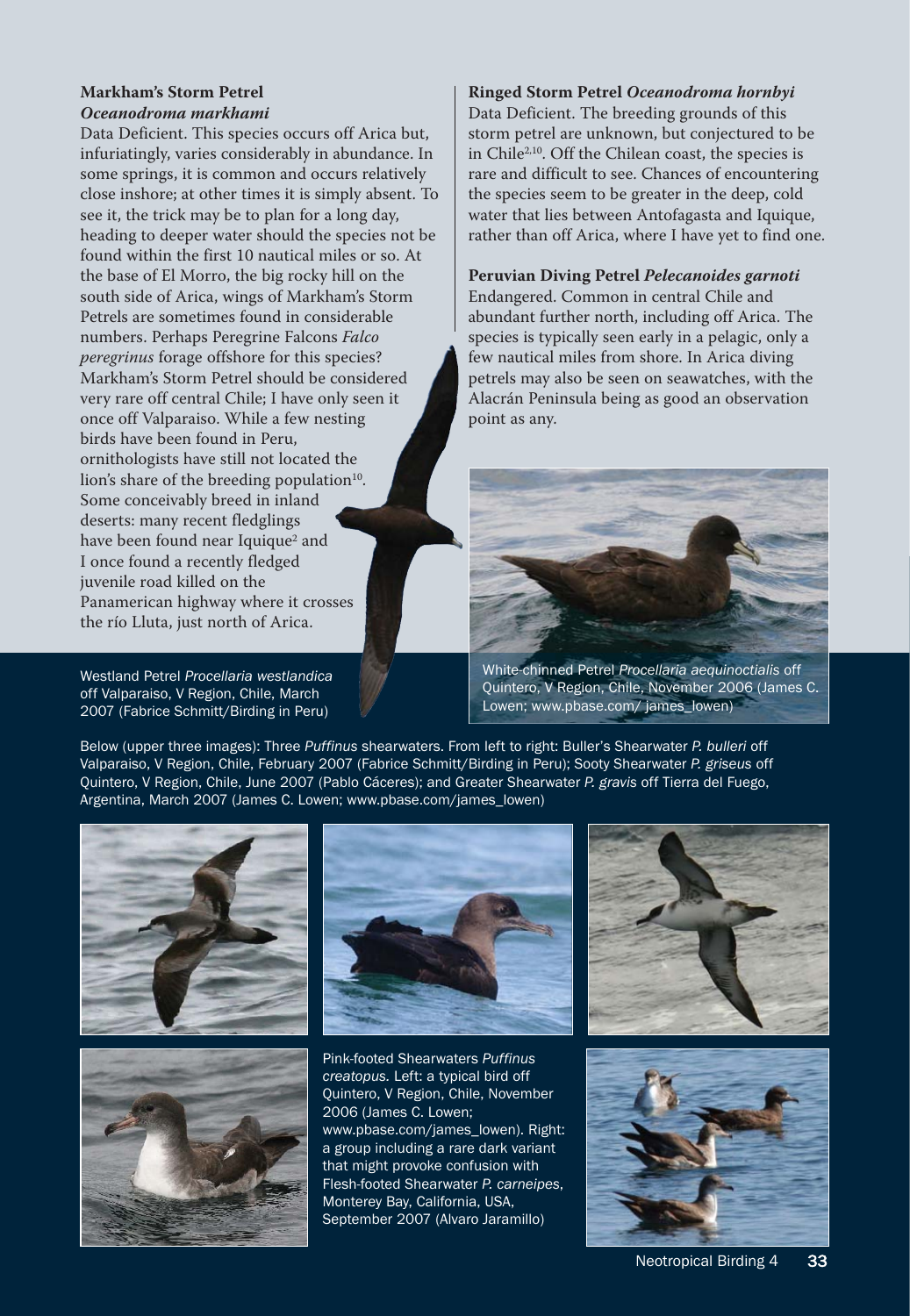

Peruvian Diving Petrel *Pelecanoides garnoti* off Arica, XV Region, Chile, September 2008 (Ignacio Azócar; www.chileaves.com)

# **Red- billed Tropicbird** *Phaethon aethereus*

This tropicbird has bred on Chañarral Island in northern Chile and was recently photographed on a Valparaiso pelagic. Warm water years offer the best chance of finding the species. Although not usually observed during pelagics from Arica, Raúl Herrera reports that birds are present 40 nautical miles offshore.

### **Brown Pelican** *Pelecanus occidentalis*

Subsequent to the publication of *The birds of Chile*<sup>4</sup> (unfortunately), this species has been discovered in Arica, where it occurs in small numbers, particularly around the harbour. The separation of Brown Pelican from the congeneric Peruvian Pelican *Pelecanus thagus* is not easy; size is the most important feature although there are also differences in plumage, soft part coloration and size, and foraging strategy (Brown dives from a height whereas Peruvian only performs shallow dives or feeds on the surface).

# **Peruvian Pelican** *Pelecanus thagus*

Near Threatened. This pelican is abundant and easy to see anywhere along the central and northern coast.

# **Blue- footed Booby** *Sula nebouxii*

A vagrant to Arica, with records exclusively of immatures, and perhaps occuring only in El Niño years. The species has been seen in the harbour at Arica and at the beach adjacent to the mouth of the río Lluta.

#### **Peruvian Booby** *Sula variegata*

Common to extremely abundant, depending on local feeding conditions, and can be expected on any pelagic off central or northern Chile.

# **Neotropic Cormorant** *Phalacrocorax brasilianus*

Abundant in Arica but less so in central Chile. Does not occur offshore, so look for it around ports in particular.

# **Red- legged Cormorant** *Phalacrocorax gaimardi*

Near Threatened. This species' distribution is widespread but patchy. Found close to shore, it is most easily seen when returning to ports such as Arica or Valparaiso (where some breed at Montemar/Reñaca). Some pelagics fail to record this cormorant.

# **Guanay Cormorant** *Phalacrocorax bougainvillii*

Near Threatened. Flocks of low-flying cormorants far out to sea are usually this species as it is the most pelagic of Chile's *Phalacrocorax*. Sometimes abundant off Arica when food is plentiful, the species is also always seen on Valparaiso pelagics, albeit in varying numbers.

# **Red- necked Phalarope** *Phalaropus lobatus*

The status of this phalarope in Chile is unclear, but it is either very rare or a vagrant. Arica offers the best chance, but photographs are necessary to document its presence. Reports from Valparaiso may relate to misidentifications.

# **Red Phalarope** *Phalaropus fulicarius*

Common in spring and readily seen migrating southward off both Arica and central Chile. The species is decidedly less common in summer, suggesting that the bulk of the population spends its non-breeding season south of Valparaiso. Northbound migration is poorly known as fewer pelagics run in the autumn, but it is likely that good numbers move north in March–April.

# **Chilean Skua** *Stercorarius chilensis*

A common bird, this is the only large skua that one should expect on a Chilean pelagic. The species varies enormously in appearance; in my view, most reports of South Polar Skua *Stercorarius maccormicki* and Brown Skua *S. antarcticus* from central and northern Chile actually relate to dark Chilean Skuas.

# **South Polar Skua** *Stercorarius maccormicki*

This very rare migrant has been photographed at least once off central Chile. Its status remains uncertain, but it clearly occurs and— while it should not be expected on a Chilean pelagic should particularly be looked for in autumn.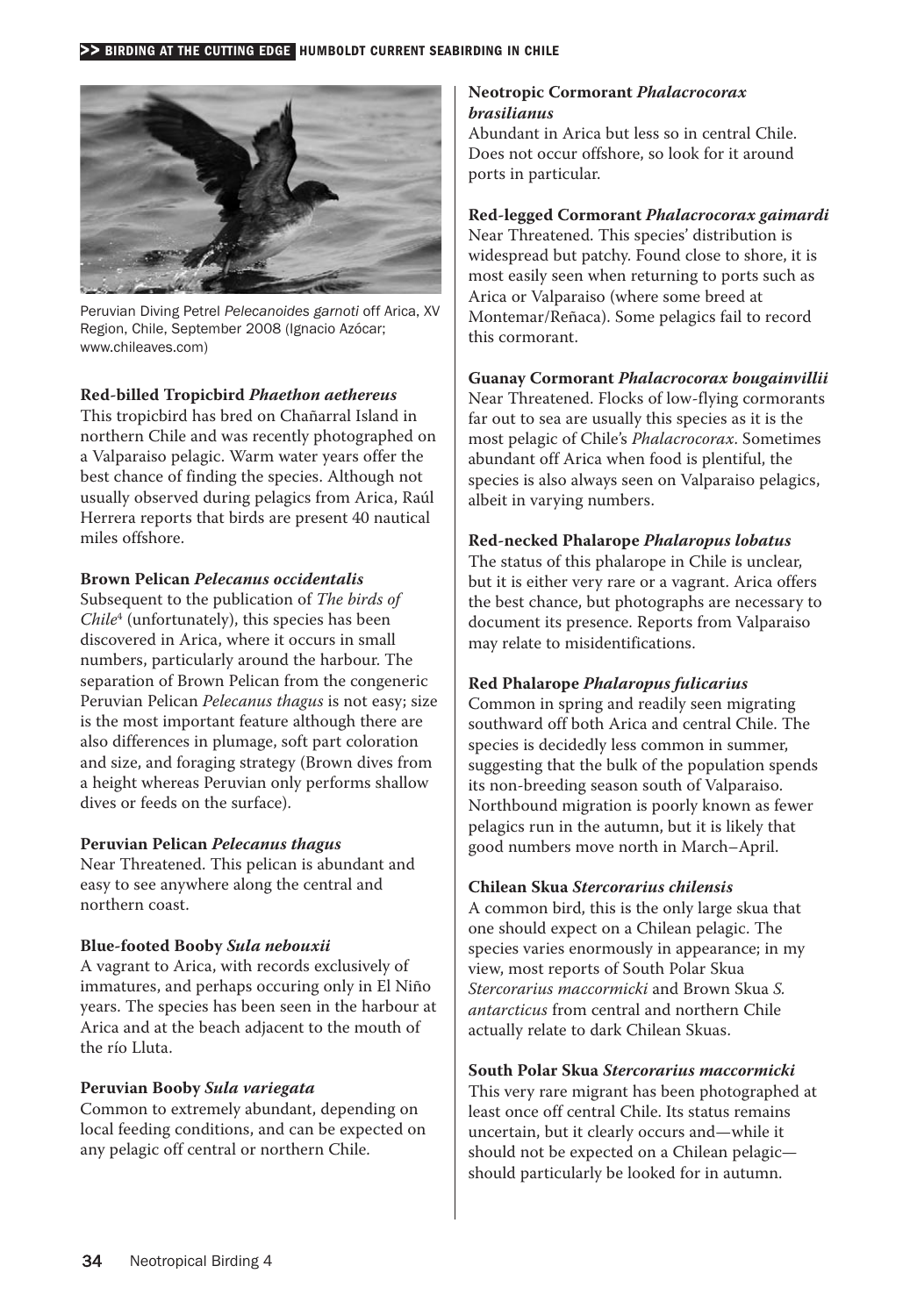# **Pomarine Jaeger** *Stercorarius pomarinus*

In the non-breeding season, this jaeger can be. numerous in Arica; it would be interesting to determine whether its varying abundance correlates with the proximity of fishing fleets. Rare off central Chile and should not be expected on a pelagic there.

# **Parasitic Jaeger** *Stercorarius parasiticus*

The default jaeger in central Chile, but often missed on spring pelagics as numbers are low in October–November and only appear to increase in December. In the north, Parasitic Jaeger is usually outnumbered by Pomarine.

#### **Long- tailed Jaeger** *Stercorarius longicaudus*

This jaeger largely spends the non-breeding season south of Valparaiso. It can be seen far from shore during pelagics off central Chile and Arica during its southward migration in October–November, birds often coinciding with a heavy passage of Arctic Terns *Sterna paradisea*. The jaeger presumably also occurs on the return northward migration in March–April, but its status at this season is poorly understood.

#### **Swallow- tailed Gull** *Creagrus furcatus*

Previously considered a vagrant, this pelagic gull appears to be regular in Chile, albeit far from shore. Although seen during pelagics off both central Chile and Arica (where more regular), most trips do not reach the distant waters that this gull prefers.

#### **Sabine's Gull** *Xema sabini*

Infrequent and irregular off both central Chile and Arica. This gull's status is poorly understood, perhaps because its migratory route lies further offshore than the itinerary of most pelagics.

#### **Grey Gull** *Leucophaeus modestus*

Widespread and common from central Chile to Arica, and abundant in the north. In central Chile, this gull's abundance varies both seasonally and between years.

#### **Franklin's Gull** *Leucophaeus pipixcan*

An abundant migrant off Arica in November, thousands can be seen streaming south. Franklin's Gulls arrive a little later in central Chile but, once there, are one of the most abundant gulls seen on pelagics. The similar Laughing Gull *Leucophaeus atricilla* is a vagrant to Chile: records are all coastal rather than offshore, and Arica harbour is a good spot to search.

#### **Belcher's Gull** *Larus belcheri*

Common in northern Chile, breeding just south of Arica and regularly foraging far offshore. Belcher's Gull is a vagrant to central Chile, where it is perhaps most likely to occur in winter. Most reports here actually refer to second- year Kelp Gulls *Larus dominicanus*.

# **Kelp Gull** *Larus dominicanus*

Abundant and widespread, even well offshore, particularly in central Chile. Uncommon in Arica, where outnumbered by other gulls.

#### **Peruvian Tern** *Sternula lorata*

Endangered. Very rare and apparently declining, this small tern is very difficult to find— perhaps because it may be pelagic outside the breeding season. I have never seen one from shore at Arica, despite finding it many times 10–15 nautical miles offshore on a pelagic there. Intriguing records of the congeneric Least Tern *Sternula antillarum* offshore in Mexico<sup>8</sup> suggest that this species is at least partly pelagic; it is conceivable that Peruvian Tern may have similar habits, and various observations suggest that this is the case.

#### **Inca Tern** *Larosterna inca*

Near Threatened. This fantastic bird is regular from pelagics in both central and northern Chile. Gull-like in behaviour, this species forages well offshore. Many breed in Arica harbour, so a quick detour on one's return to port should net amazing views of an incredible seabird: look for it by the huge tyres used as bumpers in the industrial section of the port.

#### **Common Tern** *Sterna hirundo*

Uncommon in central and northern Chile. Unlike Arctic Tern, Common Terns roost onshore. Like Arctic, however, Commons forage and migrate far offshore, so observers should not assume that a migrant tern many miles from the coast is an Arctic. In Chile, Common Terns have black bills, so a red- billed tern here is either an Arctic or South American Tern *Sterna hirundinacea*. Moreover, unlike Arctic Tern, Common Terns attain non- breeding plumage by October–November, exhibiting bold dark patagial (or carpal) bars and moulting wings.

#### **Arctic Tern** *Sterna paradisaea*

A common southbound migrant off central Chile and Arica in October–November. The timing of the northbound return migration is unclear, but is presumably March–April. Food availability may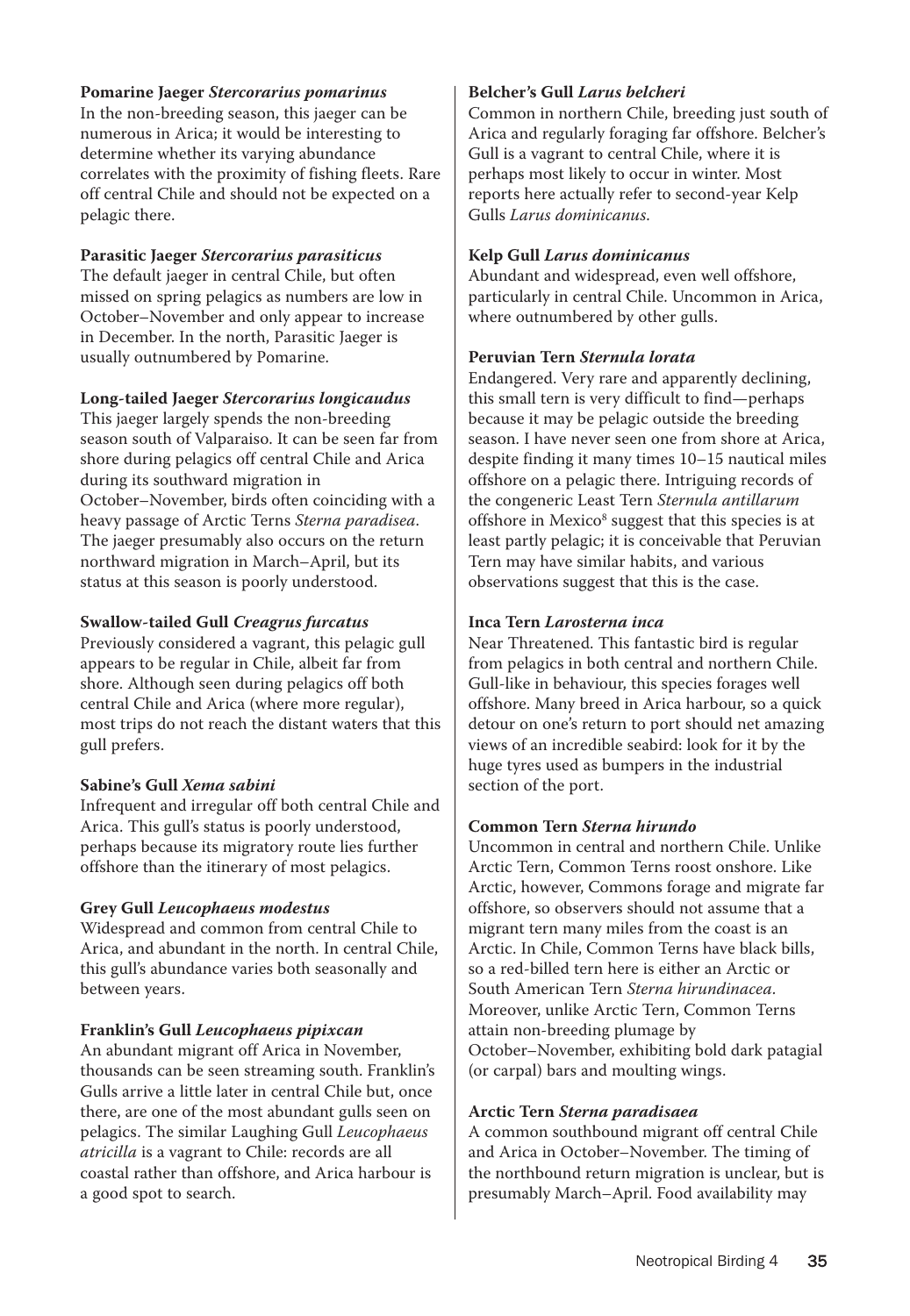#### >> BIRDING AT THE CUTTING EDGE HUMBOLDT CURRENT SEABIRDING IN CHILE

dictate how far offshore the species migrates, as there is variation between years. Accordingly, numbers vary between years. In October–November, adult Arctic Terns are still in breeding plumage, albeit worn and patchy, with broken tail streamers and often some white speckling on the forehead, but have unmoulted flight feathers and some red color in the bill.

#### **South American Tern** *Sterna hirundinacea*

Common to abundant in central Chile, particularly in winter. It is less common in Arica, yet South American Tern can still be expected in small numbers. Although more coastal than Arctic or Common Tern, the species can occur many miles offshore. In spring and summer, the only South American Terns present in north or central

Chile are either immatures or what appear to be adults in non-breeding plumage; breeding plumage adults are absent. South American Tern exhibits variation in plumage and bill colour so identification of the *Sterna* trio is difficult, to say the least, particularly on a small boat in the swell. I suggest taking notes and photos with which to bamboozle fellow birders.

#### **Elegant Tern** *Thalasseus elegans*

Near Threatened. This tern can be very common a few miles from shore, so look for it when leaving or returning to port in central or northern Chile from October–March. The species breeds in the Northern Hemisphere, and few remain in Chile between April and September.



Left: Franklin's Gull *Leucophaeus pipixcan* off Quintero, V Region, Chile, November 2006 (James C. Lowen; www.pbase.com/james\_lowen)

Below, top row, from left to right (all by Alvaro Jaramillo): Juvenile Brown Pelican *Pelecanus occidentalis*, Arica harbour, XV Region, Chile, December 2007; White bellied Storm Petrel *Fregetta grallaria* off Robinson Crusoe, Juan Fernández Islands, November 2005; and Wilson's (Fuegian) Storm Petrel *Oceanites oceanicus chilensis* off Arica, XV Region, Chile, November 2006

Below, bottom row: (left) Peruvian Booby *Sula variegata* off Valparaiso, V Region, February 2007 (Pablo Cáceres); (right) adult Peruvian Pelican *Pelecanus thagus* off Valparaiso, V Region, Chile, November 2006 (Alvaro Jaramillo)









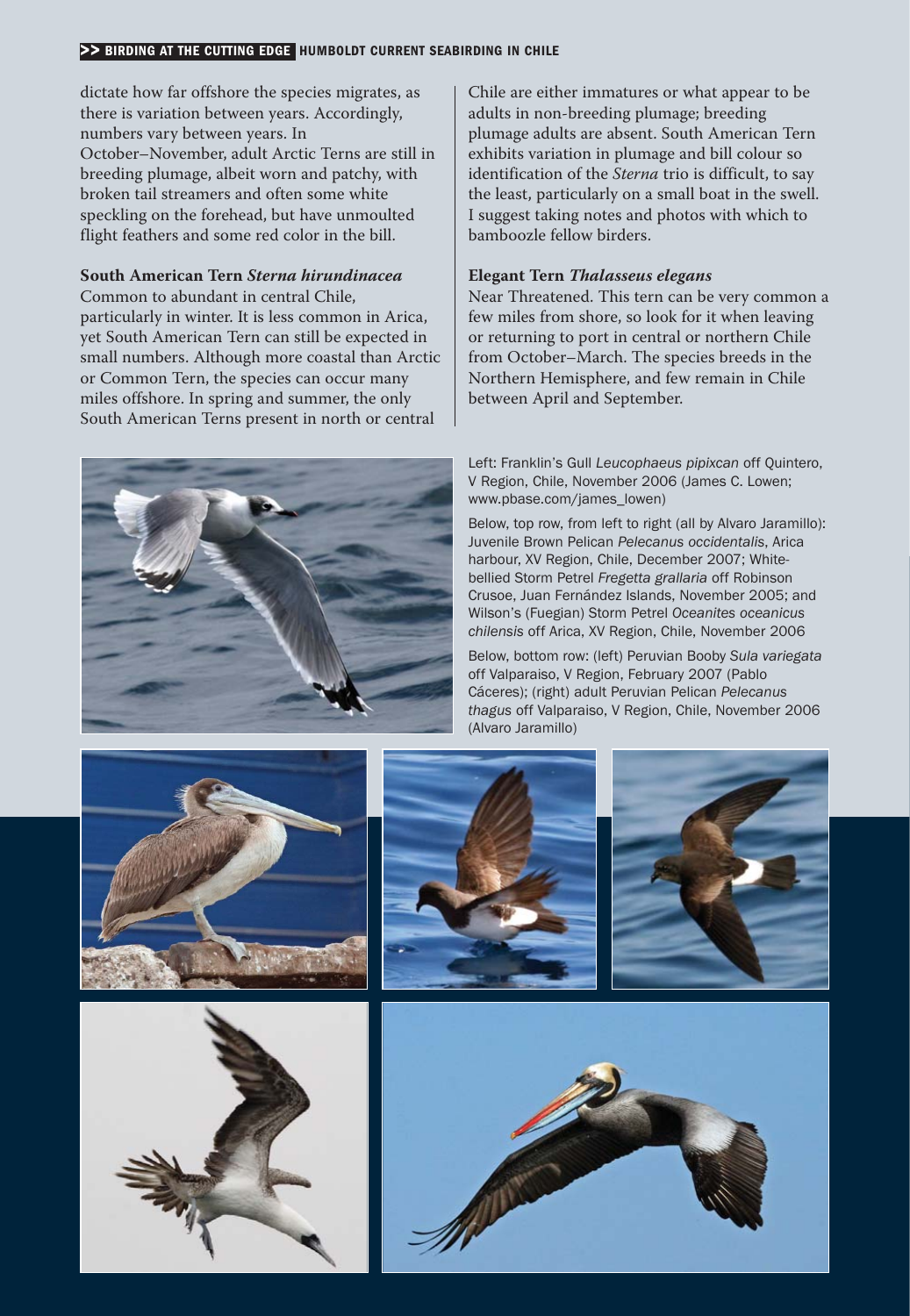# Seabirding options: seawatching from shore

Seabirding in Chile can be as easy as sitting on the coast and watching what goes by. Almost any promontory at any season can be successful, so check the map, pick somewhere that looks good then go for it! Moreover, by choosing a new or less well-known site, birders can contribute to our understanding of Humboldt Current seabird distribution and seasonality.

Below, from top to bottom:

The gorgeous Inca Tern *Larosterna inca*, Valparaiso, V Region, Chile, September 2006 (Pablo Cáceres)

Common Tern *Sterna hirundo*, Rincón de Cobo, Buenos Aires, Argentina, February 2008 (James C. Lowen; www.pbase.com/james\_lowen)

Elegant Tern *Thalasseus elegans*, mouth of the río Maipo, V Region, Chile, March 2008 (Pablo Cáceres)







Notwithstanding this suggestion to explore, it is worth mentioning one particular key seawatching site, due to its proximity to the Chilean capital of Santiago: Punta de Tralca in V Region. Punta de Tralca owes its reputation to two factors. First, it lies just north of San Antonio, one of Chile's busiest ports. Many fishing vessels returning to port are often followed by seabirds, particularly in winter. Second, and more significantly, the San Antonio submarine canyon lies immediately south of Punta de Tralca. As at the Monterey Canyon in California, deep water comes very close to shore, and upwellings produce an incredibly productive zone of cold, nutrient rich water.

Concerted seawatching from this spot alone will surely yield many surprises. After one winter storm, Peter Burke spotted a Sooty Tern *Sterna fuscata*, enabling David Beadle and I to savour this pelagic vagrant. Other personal highlights from just a few hours at Puntra de Tralca include several Little Shearwater, Manx Shearwater and Slender- billed Prion, with a fine supporting cast of thousands of Pink- footed and Sooty Shearwater,

#### Below, from top to bottom:

The congeneric Red- legged Cormorant *Phalacrocorax gaimardi* (left), Valparaiso, V Region, Chile, August 2008 and Guanay Cormorant *P. bougainvillii* (right), Valparaiso, V Region, Chile September 2008 (Pablo Cáceres)

Chilean Skua *Stercorarius chilensis* at Ushuaia, Argentina, November 2007 (James C. Lowen; www.pbase.com/james\_lowen)



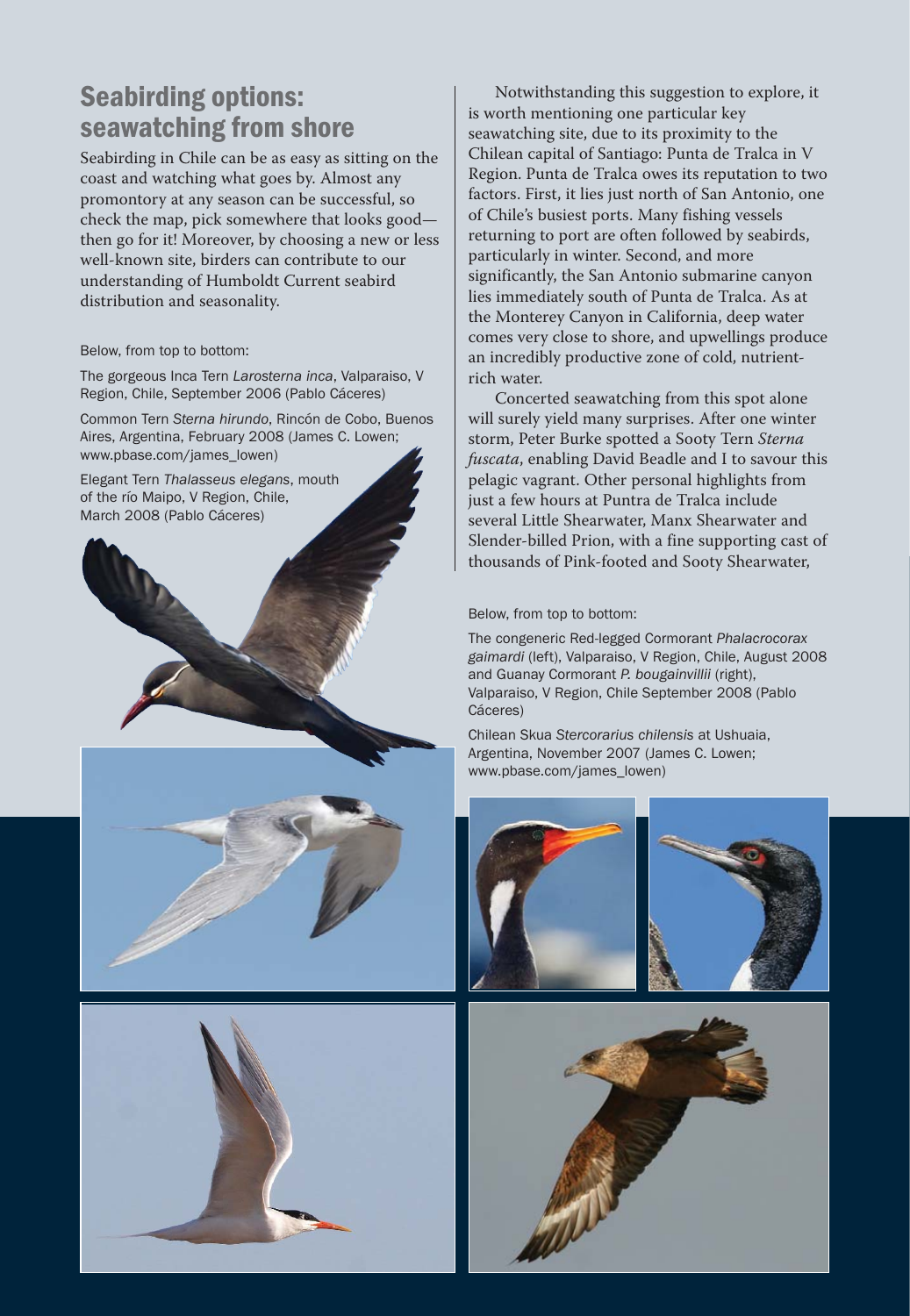Southern Fulmar, Cape Petrel and Black-browed Albatross. Punta de Tralca is worth a try in any season, but seabird abundance close to shore is highest in winter, and spring is also good.

# Seabirding options: pelagics

The other way to see Humboldt Current seabirds is to take a pelagic trip. In central Chile, pelagics are best organised from the ports of Valparaiso or Quintero, both within a two-hour drive of Santiago. In the far north, just shy of the Peruvian border, Arica stands out in terms of practicality, although the area between Antofagasta and Iquique may actually be better, as deep, nutrient rich waters come closer to shore.

Many species can be seen on a standard six hour pelagic; surprisingly perhaps, there does not seem to be much benefit— in terms of diversity or numbers— in heading out all day to get as far from shore as possible. Heading 10–20 nautical miles out is sufficient, and most pelagics reach 15 nautical miles or so offshore; boats rarely exceed 6–8 knots in speed. The key is to go early, when the sun is behind you and the wind minimal; in spring, strong south- west winds can build by early afternoon.

The classic pelagic from Valparaiso or Quintero kicks off with a search for Peruvian Diving Petrel and penguins for the first hour. A few nautical miles farther out, Sooty Shearwaters appear, then Pink-footed Shearwaters and other tubenoses. Eventually someone will call out an albatross. Once albatross numbers increase noticeably, it is time to 'chum' and watch the water around the boat ply with an enormous assortment of seabirds. There is usually enough time to chum three times before returning to port. An abundance of chum is essential; the key component is oily fish livers but these are not always easy to come by.

A pelagic off northern Chile differs markedly from one off the central coast. In the north, seabird abundance is more variable and diversity lower. In addition, the weather tends to be better, the sea calmer and the boats smaller. The stars of Arica's pelagic show are storm petrels, but often only Elliot's Storm Petrel is present in good numbers. In some years, large numbers of Markham's Storm Petrel venture close to shore; in other years, they are absent. I have yet to see Hornby's Storm Petrel off Arica; it may be outside the reach of a six- hour trip, but I have seen it off Antofagasta where deep water is found closer to

shore. Jaegers are also usually more common in Arica than in central Chile, although their relative abundance varies considerably.

Although the best area for pelagic birding in the north is likely to be the deep water between Antofagasta and Iquique, few birders venture out on pelagics here, perhaps because no local skipper has risen to prominence for their experience conducting pelagic trips. It would be useful to share information on good skippers with safe boats.

For cetacean enthusiasts, the north is better than central Chile, where the only species I have seen from a pelagic is Dusky Dolphin *Lagenorhynchus obscurus* (although Sperm Whale *Physeter macrocephalus* is possible). In the north, cetacean diversity is higher. Risso's Dolphin *Grampus griseus* is relatively common, as are both inshore and offshore forms of Bottlenose Dolphin *Tursiops truncatus*. I have also seen a large rorqual that I identified as Sei Whale *Balaenoptera borealis*. The sea from Valparaiso north to Iquique may be much better for cetaceans than the coast off the two ports birders usually frequent, but the status of many whales and dolphins remains poorly known. A local speciality, Chilean Dolphin *Cephalorhynchus eutropia*, may be best found by seawatching from rocky headlands near Valparaiso. Another coastal mammal, Marine Otter *Lontra felina*, can be found at Punta de Tralca and along the rocky coast south of Arica.

# Organising a pelagic in Chile

Pelagics should be organised in advance, with the price and duration agreed with the captain. The skipper will need passenger names and passport numbers to pass to the port authorities. Given rising costs of living and diesel, truly cheap pelagics from Valparaiso, Quintero or Arica are a thing of the past.

Boats are rented by the hour, and a six-hour pelagic will probably cost several hundred US dollars. Arica is cheaper than central Chile. It would be a disservice for me to cite a standard hourly rate, as this could stifle the ability of boat operators to shift their prices (e.g. to cover rising costs) without birders assuming that they are being overcharged. In my experience, pricing has been fair, and nobody is getting rich doing pelagics off Chile! Please tip deckhands who diligently dice the chum; by giving cash directly to the local people who facilitate your birding, you can watch how folks begin to appreciate nature and the economic benefits available to those who help conserve it.